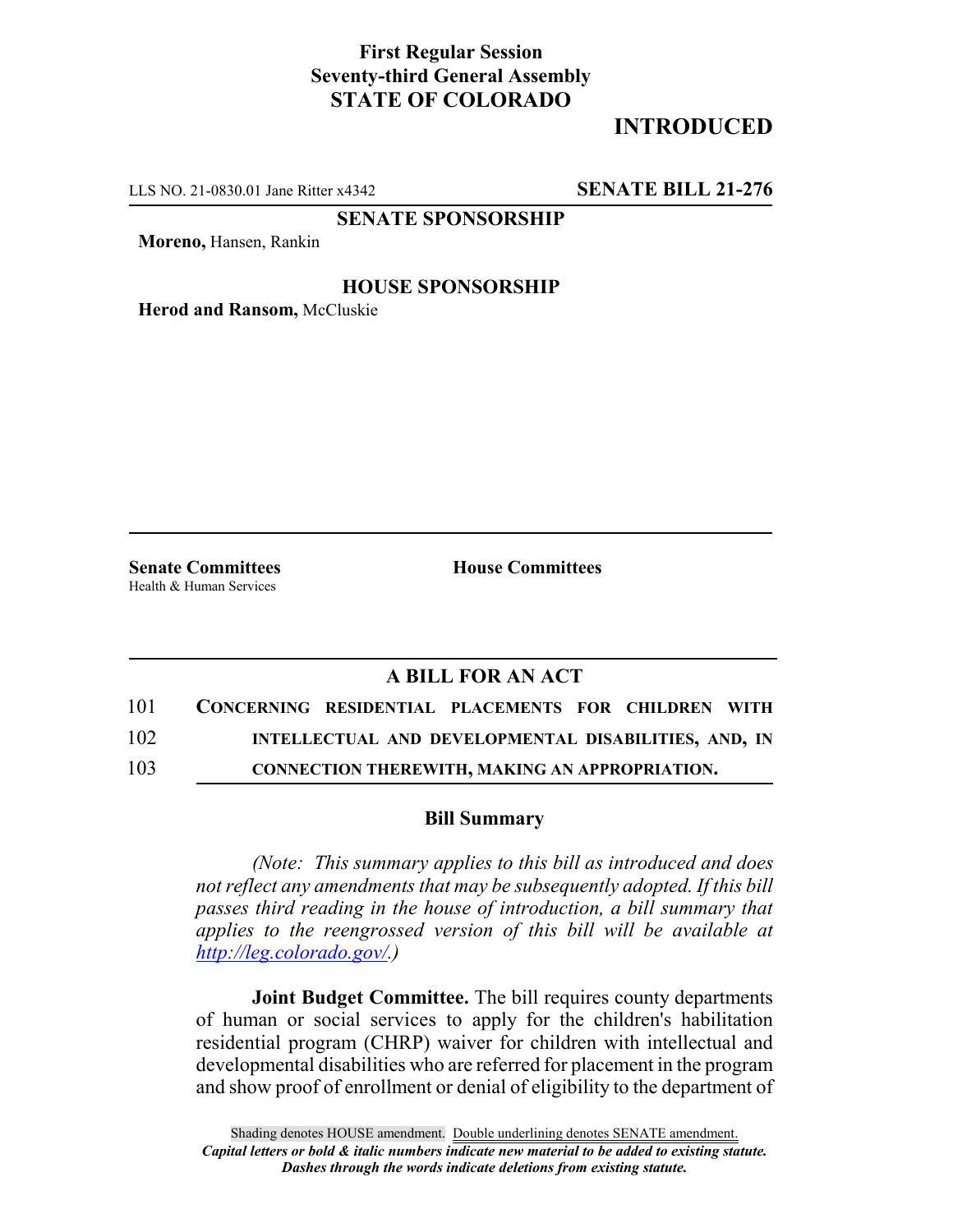human services when they apply for placement in CHRP. The bill does not guarantee a placement if the child is enrolled in CHRP.

 *Be it enacted by the General Assembly of the State of Colorado:* **SECTION 1.** In Colorado Revised Statutes, 26-5-102, **amend** 3 (3)(c), (3)(d), (3)(e), (3)(i), and (3)(j) as follows: **26-5-102. Provision of child welfare services - system reform goals - out-of-home placements for children and youth with intellectual and developmental disabilities - rules - definition.** (3) (c) On or before December 31, 2018, the state department shall 8 contract with  $\alpha$  licensed provider PROVIDERS for the delivery of services to children and youth with intellectual and developmental disabilities who are placed in the program. The state department shall utilize a request for proposal process to define the scope of the contract and to select the 12 licensed provider PROVIDERS. THE PROVIDERS MUST BE APPROVED BY THE DEPARTMENT OF HEALTH CARE POLICY AND FINANCING AS SERVICE PROVIDERS FOR CHILDREN ELIGIBLE FOR ENROLLMENT IN THE CHILDREN'S HABILITATION RESIDENTIAL PROGRAM WAIVER ESTABLISHED PURSUANT TO SECTION 25.5-6-903.

 (d) A county department that wishes to place a child or youth in the program shall submit an application to the state department for review. WITHIN SEVEN DAYS OF MAKING AN APPLICATION TO THE STATE DEPARTMENT FOR PLACEMENT OF A CHILD OR YOUTH IN THE PROGRAM, A COUNTY DEPARTMENT SHALL REFER THE CHILD OR YOUTH TO BE ASSESSED FOR ENROLLMENT IN THE CHILDREN'S HABILITATION RESIDENTIAL PROGRAM, OR ASSIST THE PARENT OR LEGAL GUARDIAN WHO RETAINS LEGAL CUSTODY TO MAKE THE REFERRAL. THE COUNTY DEPARTMENT SHALL PROVIDE TO THE STATE DEPARTMENT EVIDENCE THAT THE COUNTY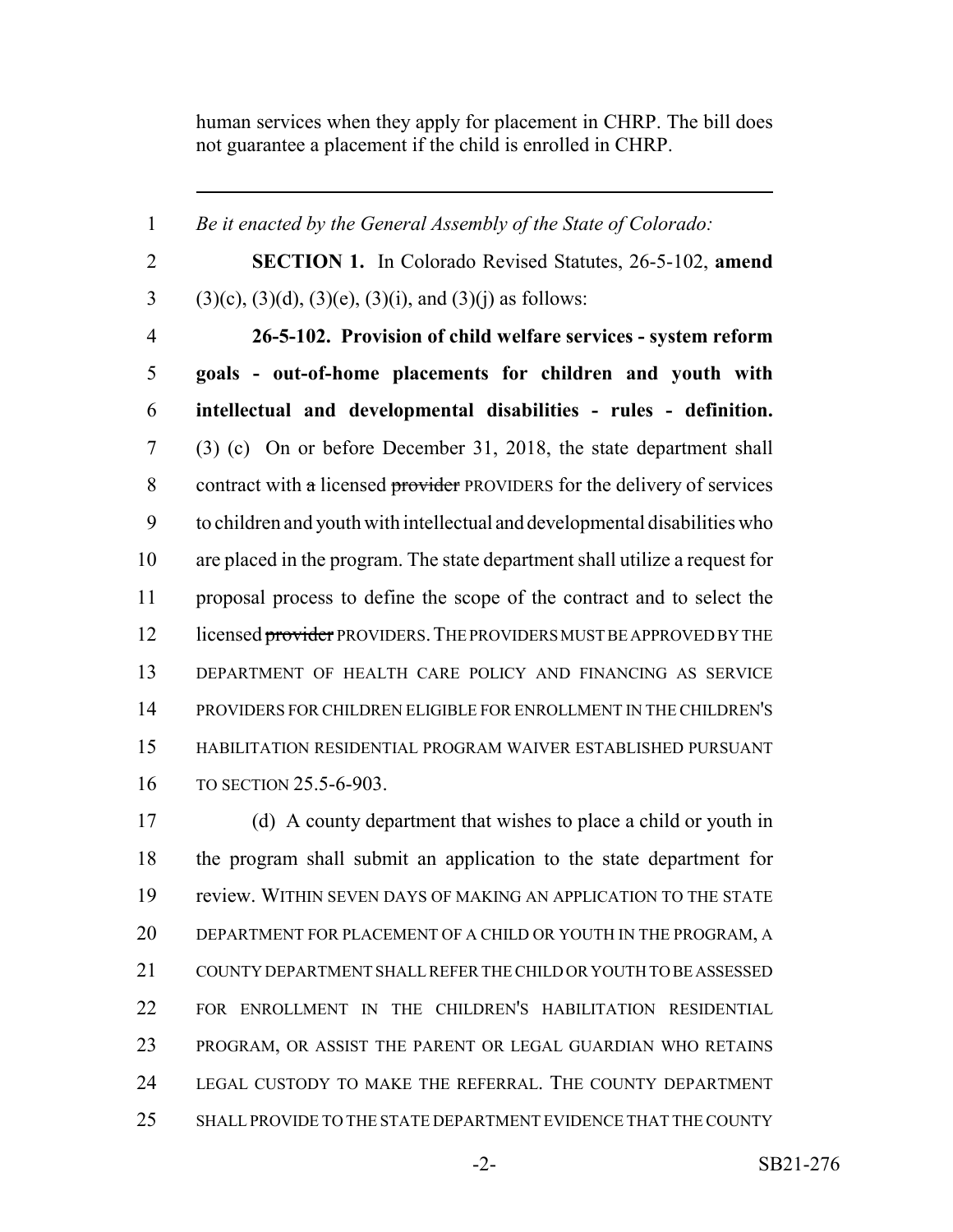DEPARTMENT OR THE CHILD'S PARENT OR LEGAL GUARDIAN HAS REFERRED THE CHILD OR YOUTH FOR ENROLLMENT IN THE CHILDREN'S HABILITATION RESIDENTIAL PROGRAM OR EVIDENCE OF EITHER ENROLLMENT IN OR DENIAL OF ENROLLMENT IN THE CHILDREN'S HABILITATION RESIDENTIAL PROGRAM, DEPENDING ON WHETHER THE CHILD OR YOUTH IS ELIGIBLE OR INELIGIBLE FOR SUCH ENROLLMENT. The state department shall approve admissions into the program and determine discharge criteria for each placement. ENROLLMENT OF A CHILD OR YOUTH IN THE CHILDREN'S HABILITATION RESIDENTIAL PROGRAM DOES NOT CONSTITUTE AUTOMATIC PLACEMENT WITH A SERVICE PROVIDER CONTRACTED WITH PURSUANT TO 11 SUBSECTION (3)(c) OF THIS SECTION. A county department that has applied 12 for the admission of a child or youth into the program shall MUST be notified in writing of a placement approved by the state department.

 (e) For the duration of the treatment, as defined in the approval letter from the state department, and for thirty days after the completion 16 of treatment, the county department responsible for the placement of the 17 child or youth in the program must be reimbursed by the state department 18 for one hundred percent of the costs associated with the approved **placement** STATE DEPARTMENT SHALL REIMBURSE THE PROVIDER DIRECTLY FOR COSTS ASSOCIATED WITH THE PLACEMENT OF A CHILD OR 21 YOUTH IN THE PROGRAM.

 (i) Entities other than county departments, including but not 23 limited to hospitals, health-care providers, single entry point agencies, 24 and community-centered boards AND PROVIDERS OF CASE MANAGEMENT SERVICES, may refer a family to voluntarily apply FOR PLACEMENT WITH 26 A SERVICE PROVIDER CONTRACTED WITH PURSUANT TO SUBSECTION (3)(c) OF THIS SECTION and MAY assist with the application to the state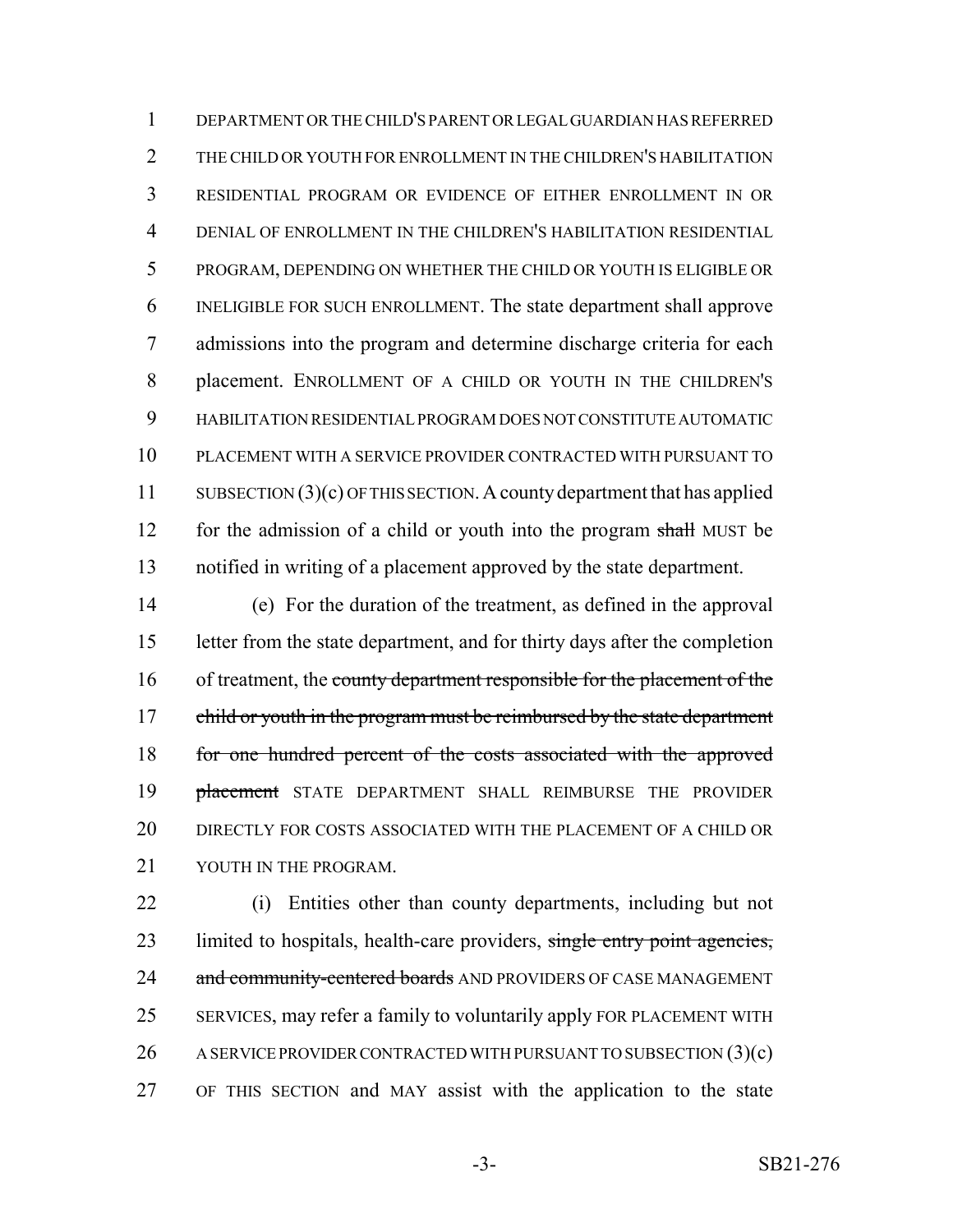department for admission of the family's child or youth with intellectual and developmental disabilities into the program pursuant to this 3 subsection (3). Such THE applications will be considered if space is available. THE ENTITY MAY REFER THE FAMILY TO A PROVIDER OF CASE MANAGEMENT SERVICES OR ASSIST THE FAMILY WITH THE PROCESS OF ENROLLING THE CHILD OR YOUTH IN THE CHILDREN'S HABILITATION RESIDENTIAL PROGRAM IF THE CHILD OR YOUTH IS ELIGIBLE. However, children and youth with intellectual and developmental disabilities placed 9 by county departments or the state department shall MUST have priority for admission to the program. The state department shall not accept applications for placement of a child or youth who is exclusively insured by private insurance. A child or youth who is dually insured by private insurance and medicaid and whose residential level of care has been denied by private insurance may be eligible for services in the program. A CHILD OR YOUTH WHO IS ELIGIBLE FOR ENROLLMENT IN THE CHILDREN'S HABILITATION RESIDENTIAL PROGRAM MUST BE ENROLLED.

 (j) ANY FAMILY THAT IS VOLUNTARILY APPLYING FOR PLACEMENT 18 WITH ASSISTANCE FROM any entity defined in subsection  $(3)(i)$  of this 19 section that receives placement approval from the state department shall 20 contract directly with the provider for such placement and is responsible 21 for the costs associated with the placement SHALL WORK DIRECTLY WITH 22 THE PROVIDER TO DETERMINE RESPONSIBILITY FOR PAYMENT.

 **SECTION 2. Appropriation.** For the 2021-22 state fiscal year, 24 \$1,162,912 is appropriated to the department of human services for use by the division of child welfare. This appropriation is from the general fund and is based on an assumption that the division will require an additional 0.5 FTE. To implement this act, the division may use this